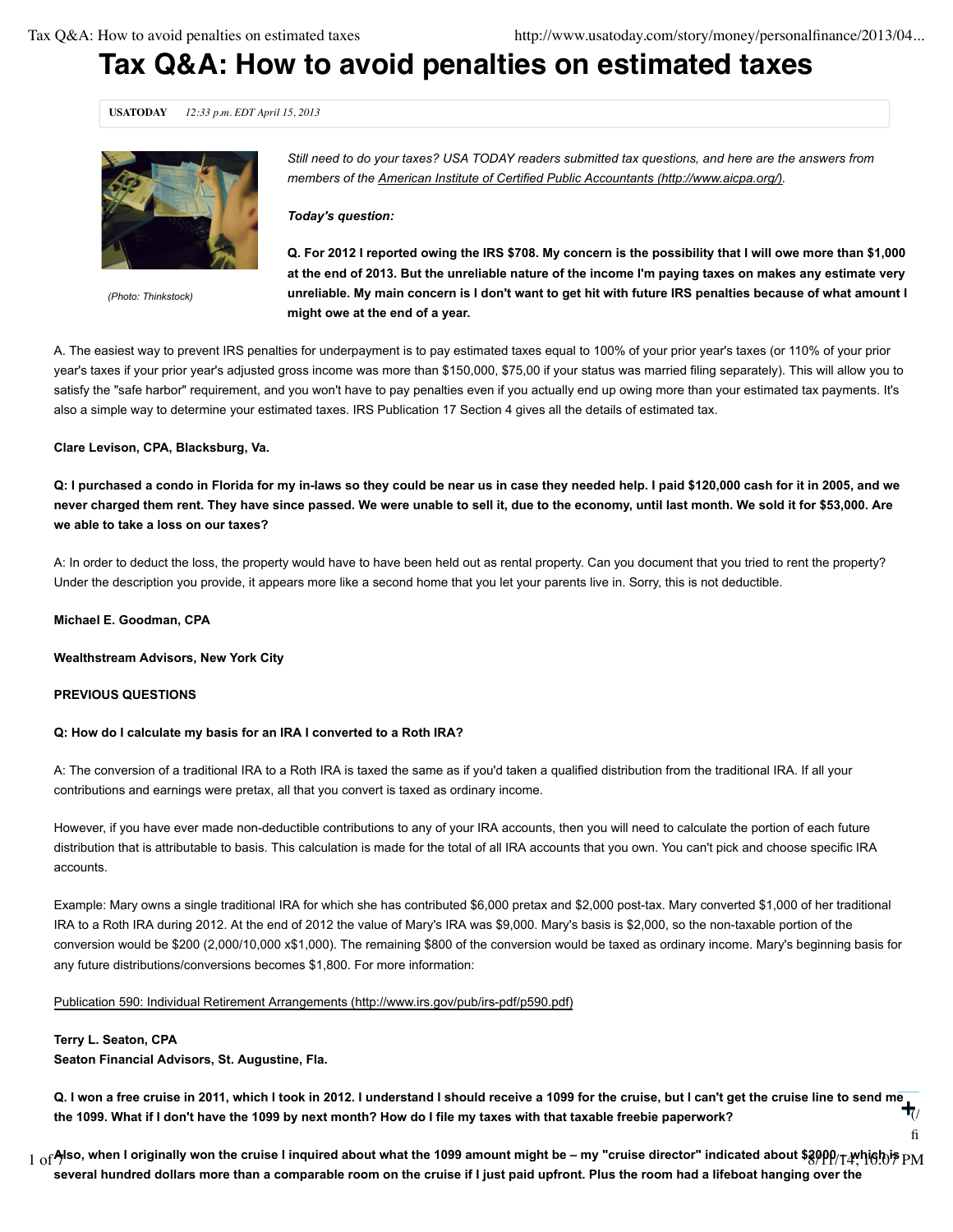# Tax O&A: How to avoid penalties on estimated taxes which is how the rooms are priced. If I want to dispute the value of the value of the rooms, which is how the rooms are priced. If I want to dispute the value of the 1099 **how do I do this with the IRS and still get my taxes resolved on time?**

A: Assuming the cruise line is the organization that offered the free cruise promotion and not someone else, they are required to issue a 1099 to you and send a copy to the IRS by Feb. 28. The 1099 should be for the actual value of the benefit you received. That could be subject to interpretation as it will probably be reported as the "brochure" price for the type of room you had, as opposed to any discounted price you may have received if you paid for the cruise. If you don't get the 1099 by the time the return is due, you will have to file for an extension and use your best estimate as to the value of the cruise to determine your tax liability. Not sure you will get anywhere with the IRS as it is the cruise's responsibility to determine the value. Hope this helps.

**Ken Rubin, CPA, RubinBrown, St. Louis**

## **Q. My husband and I refinanced our home in November and paid close to \$10,000 in closing costs. Is any of that deductible? I never received a tax form, just our HUD settlement statement. Please help as we don't want to lose out on any deductions.**

A: There are several items on a closing statement from the refinancing of a residence that may be deductible.

Often, interest expenses for the period between refinancing and the first mortgage payment are included on the closing statement. These should be reported on the Form 1098 (http://www.irs.gov/pub/irs-pdf/f1098.pdf) you received from the lender but it is always a good idea to double-check.

#### **TAX TIPS:** Seven ways for homeowners to save (/story/money/personalfinance/2013/03/05/tax-tips-homeowners-irs-deduction/1964555/)

The refinance statement may also include mortgage points. On a refinance, points are deductible over the term of the loan.

The statement may also include real estate taxes, which may be deductible.

Normally all other costs are added to the basis of the residence, which can help when you sell the house.

## **Teri E. Newman, CPA, Plante Moran, Chicago**

For more information:

Publication 530: Tax information for homeowners (http://www.irs.gov/pub/irs-pdf/p530.pdf)

Publication 936: Home mortgage interest deduction (http://www.irs.gov/pub/irs-pdf/p936.pdf)

#### Publication 523: Selling your home (http://www.irs.gov/pub/irs-pdf/p523.pdf)

## **Q: I'm a 14-year-old boy, and through my website and Amazon.com selling business I have taken in a fair amount of money in the last year—but I have never payed taxes and don't know how. Is there something I should do specifically since I'm under 18?**

A: Generally, a dependent child must file a return if any of the following apply:

• Unearned income (such as interest and dividends) over \$950

• Earned income (such as salaries and self-employment) over \$5,950

• Gross income (earned plus unearned) more than the greater of (1) \$950 or (2) earned income plus \$300 (not to exceed \$5,950).

A 14-year-old is normally still a dependent of their parents. An Internet sales business would be earned income for the 14-year-old. He should consider filing a Schedule C, Profit or Loss from Business, as part of his Form 1040, Individual Income Tax Return.

His earned income would equal his gross sales less his expenses, if any. Some possible expenses may include his cost of advertising and any fees paid to Amazon. If his earned income is greater than \$5,950, he is required to file a tax return.  $\overline{(\n}$ /story/money/personalized: **+**

He may also be required to file a Sales and Use Tax Return. He should check with his State Department of Revenue.<br>2 of 7

final-things-to-do- $\mathbf{f}$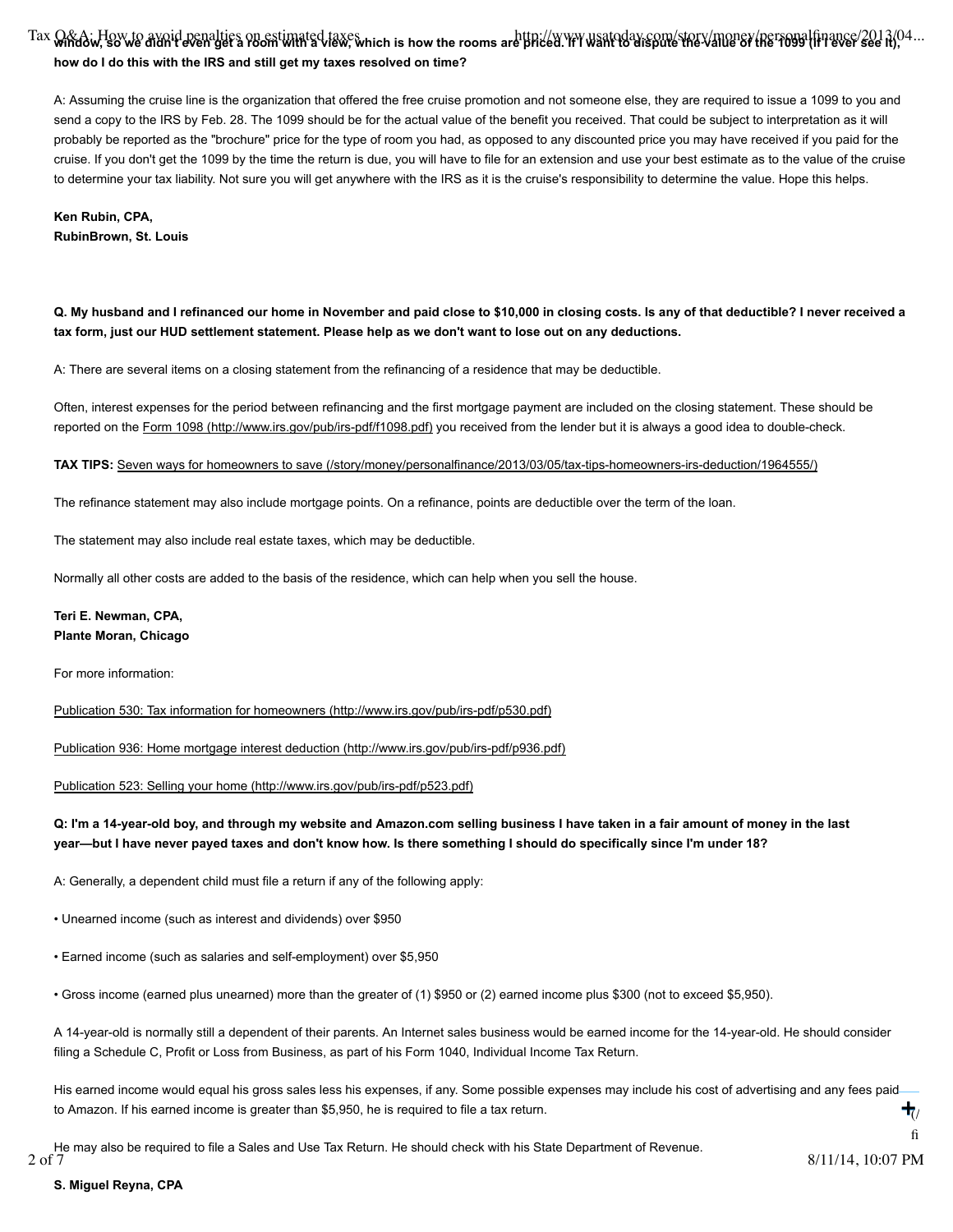# Tax **Q&A:** How to avoid penalties on estimated taxes

For more information:

## Do I need to file a return? (http://www.irs.gov/uac/Do-I-Need-to-File-a-Tax-Return%3F)

## Publication 929: Tax Rules for Children and Dependents (http://www.irs.gov/pub/irs-pdf/p929.pdf)

## **Q: Can I roll over a Roth IRA to a Roth 401(k)? If I can't, am I able to withdraw my Roth IRA funds without penalty or income tax on earnings if I use it for a down payment on a first-time home?**

A: A Roth IRA can only be rolled over to another Roth IRA (http://www.irs.gov/pub/irs-tege/rollover\_chart.pdf) and is not permitted to be rolled over or transferred to a Roth 401(k).

First, withdrawals from a Roth account up to the amount of account owner contributions are not taxed and are not subject to the 10% penalty regardless of your age or how long you've owned the account. Any withdrawals that exceed the owner's contributions are subject to taxation and a 10% penalty unless they are qualified distributions.

For a withdrawal to be qualified two tests must be met:

• The owner must be 59 1/2 or older, or an exception applies – and the first-time home purchase is an exception.

• Five-year test: Owner must have owned the account (or any other Roth account) for at least five years

Since you are using the withdrawn funds for a first time home purchase, you pass the first test. ;Therefore, if you also pass the five-year test, the withdrawal would be "qualified" and you would not be assessed taxes or penalties.

However, if you fail the 5-year test, you would owe ordinary income taxes on the earnings portion of the withdrawal but the 10% penalty would be waived (up to a maximum of \$10,000 of earnings withdrawn).

## **Terry L. Seaton CPA**

## **Seaton Financial Advisors, St Augustine, Fla.**

For more information:

Chart: Types of allowable rollover transactons (http://www.irs.gov/pub/irs-tege/rollover\_chart.pdf)

Tax Topic: Rollovers of retirement plan distributions (http://www.irs.gov/Retirement-Plans/Plan-Participant,-Employee/Retirement-Topics---Rolloversof-Retirement-Plan-Distributions)

Differences between a Roth IRA and designated Roth account (http://www.irs.gov/pub/irs-tege/roth\_differences.pdf)

## **Q: Are costs from an auto accident that was ruled not my fault deductible? The offending party and/or his insurance company has not paid for medical costs due to the lack of insurance or ability to pay. I have over \$20,000 dollars which I paid in 2012. Thanks**

A: The Internal Revenue Code does provide for a deduction for medical expenses (http://www.irs.gov/uac/Newsroom/Seven-Important-Tax-Facts-about-Medical-and-Dental-Expenses) including costs associated with an accident like yours. Sorry to hear that you had an auto accident with injuries that required medical attention. You can deduct all of your medical expenses incurred during a tax year that exceed 7.5% of your adjusted gross income if you are itemizing.

For example, let's say that your adjusted gross income for the year is \$80,000. That would mean the threshold for you to have the benefit of deducting your medical expenses would be \$6,000, ( \$80,000 x 0.075). So the first \$6,000 of your \$20,000 of expenses would not be deductible, but the remaining \$14,000 would.

Added to these costs could be other medical expenses such as co-pays, dental, optical, prescriptions, physical therapy and most other health-related costs. You would add the deductible medical expenses to your other itemized deductions such as mortgage insurance, real estate taxes, state and local income taxes, and charities to determine the total itemized deductions that you would claim.  $\overline{(\n}$ /story/money/personalized: **+**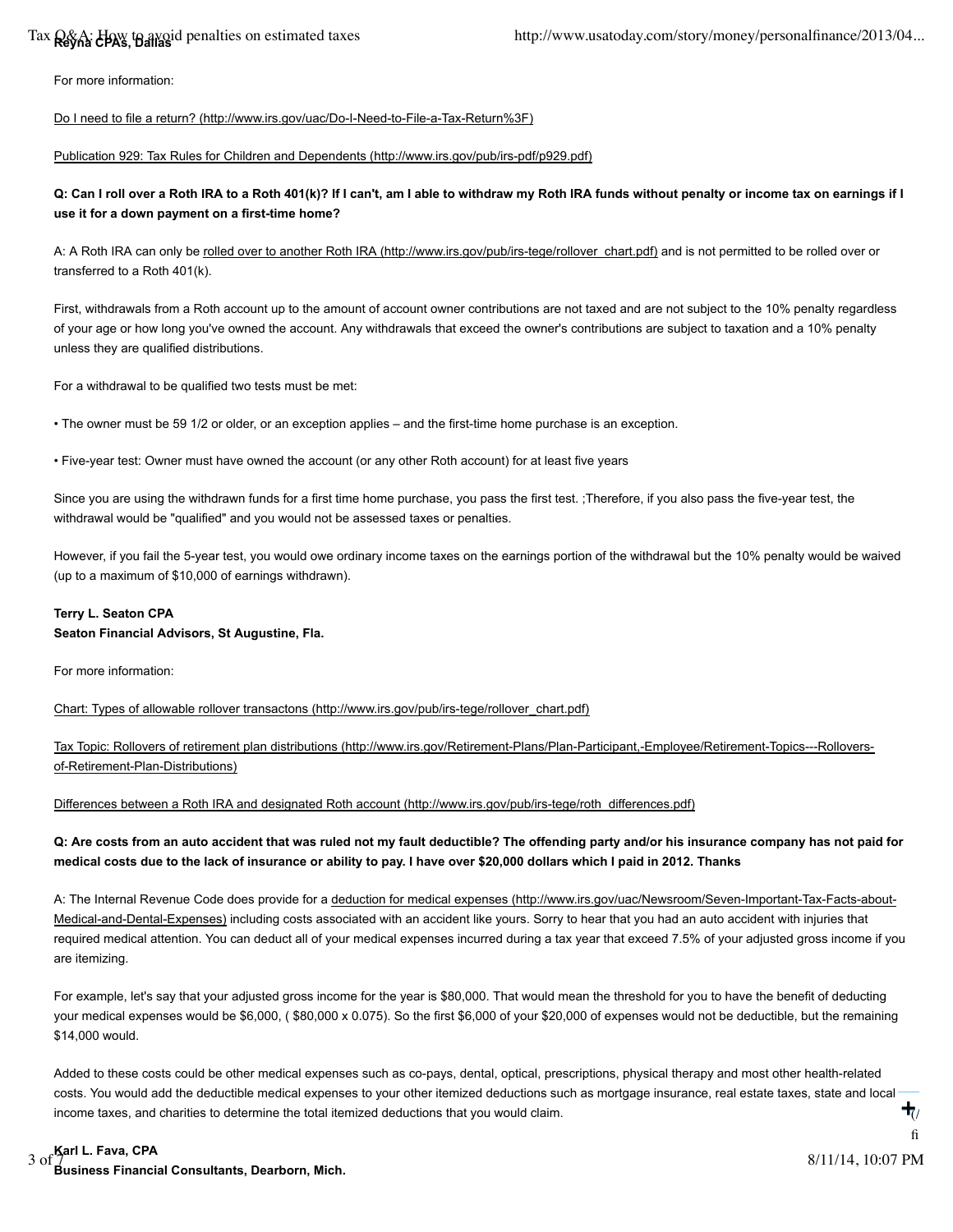# Publication 502: Medical and Dental expenses (http://www.irs.gov/pub/irs-pdf/p502.pdf)

## Medical and Dental expenses: What can I deduct and what can't I deduct (http://www.irs.gov/taxtopics/tc502.html)

**Q: I am a graduate student in literature. I know that I can deduct school fees and course materials. What I am not sure is if I can deduct books (and other items such as relevant electronics like laptops) that are not specifically assigned for a class but will benefit me in my academic pursuits, which I equate with my career as I intend to teach and research on a college level.**

A: The treatment of higher-education expenses on your income tax return is one of the most complex areas of the tax law. There are several deductions and credits that may be available and typically, only one can be claimed at a time.

You should review IRS Publication 970 (http://www.irs.gov/pub/irs-pdf/p970.pdf) to determine whether the Lifetime Learning Credit (http://www.irs.gov /publications/p970/ch03.html), tuition and fees deduction (http://www.irs.gov/publications/p970/ch06.html), or some other provision applies to you.

## **TAX TIPS:** Get the latest tax news and advice (/topic/ca4827db-f722-48dc-a3da-4a3acfa03867/tax-news-and-advice/)

If you are claimed as a dependent by your parents, you must also determine who can claim the deduction or credit. Also see Form 8917 (http://www.irs.gov/pub/irs-pdf/f8917.pdf).

The qualifying expenses are generally limited to tuition and related expenses that are required to be paid to the university as a condition of enrollment. See the examples on page 34 of Publication 970 (http://www.irs.gov/publications/p970/ch06.html#en\_US\_2012\_publink1000295037) to see how strict these rules are.

Optional expenditures, even though helpful for your studies, such as a computer, generally are not deductible.

# **Annette Nellen, CPA**

# **San Jose State University, San Jose, Calif.**

For more information:

Overview: Tax benefits for education: Credits, Deductions, Savings Plans, Scholarships (http://www.irs.gov/uac/Tax-Benefits-for-Education:-Information-Center)

Publication 970: Tax benefits for Education (http://www.irs.gov/pub/irs-pdf/p970.pdf)

# **Q: My son, 24, and daughter, 22, have full-time jobs and still live with me. Can I claim them as dependents, or does it depend on their income?**

A: To claim a child as a dependent, the child must be under the age of 19, a student under the age of 24, or permanently and totally disabled regardless of age.

In addition, the child must have lived with you for more than half the year and cannot have provided more than half of his or her own support during the year.

It sounds like your children do not qualify based on the age test.

The Qualifying Child section (http://www.irs.gov/publications/p501/ar02.html#en\_US\_2012\_publink1000220886) of IRS Publication 501 (http://www.irs.gov/pub/irs-pdf/p501.pdf) gives all the details of the requirements (http://www.irs.gov/publications /p501/ar02.html#en\_US\_2012\_publink1000220886) that must be met in order to claim a child as a dependent.

## **Clare Levison, CPA Blacksburg, Va.**

For more information:

Who can I claim as a dependent? (http://www.irs.gov/uac/Who-Can-I-Claim-as-a-Dependent%3F)

Six important facts about dependents and exemptions (http://www.irs.gov/uac/Six-Important-Facts-about-Dependents-and-Exemptions-1) 4 of 7 8/11/14, 10:07 PM

**+**

 $\overline{(\n}$ /story/money/personalized: final-things-to-do- $\mathbf{f}$ 

Top frequently asked questions for filing requirements, status, dependents, exemptions (http://www.irs.gov/Help-&-Resources/Tools-&-FAQs/FAQs-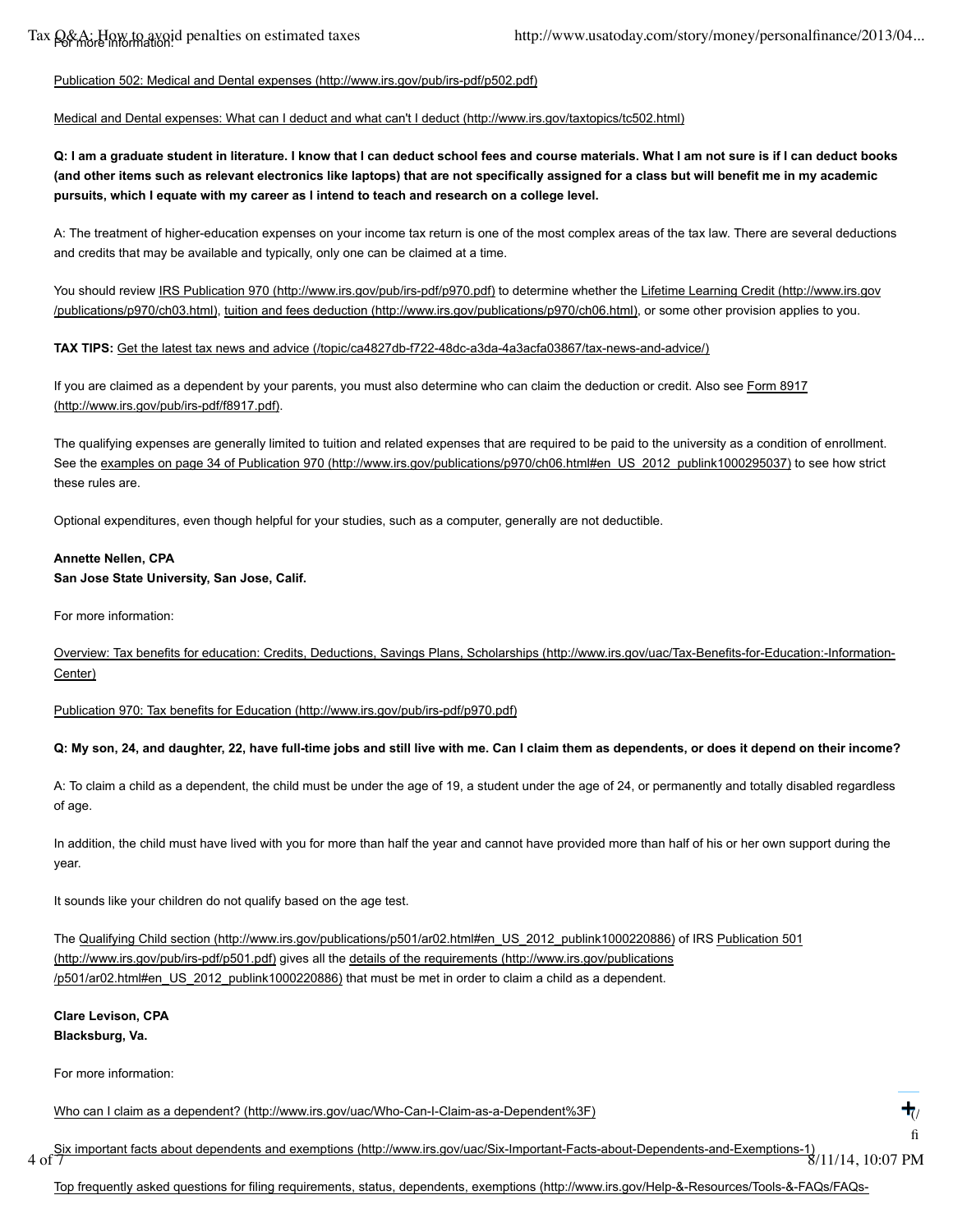## **Q: I have closed one IRA account and rolled it over to another account. I received a Form 1099-R (http://www.irs.gov/pub/irs-pdf/f1099r\_12.pdf), which is showing in box 2a the full amount taxable. How can I handle this?**

A: I am assuming that your new IRA is also a traditional IRA and that you didn't instead roll over to a Roth IRA. If you did change to a Roth, then the full amount is taxable as Box 2a declares.

If your new IRA is a traditional IRA, then as long as you deposited the rollover proceeds from your old account into your new account within 60 days of receiving it, you will not have to pay taxes on the amount shown in box 2a.

You should have received a Form 5498 (http://www.irs.gov/pub/irs-pdf/f5498\_12.pdf) from your new IRA account provider showing that you deposited the proceeds into an IRA there. Keep this form with your other tax information.

Here's how to handle it on your tax return: Report the amount listed in box 1 of Form 1099-R (http://www.irs.gov/pub/irs-pdf/f1099r\_12.pdf) on line 15a of Form 1040 (http://www.irs.gov/pub/irs-pdf/f1040.pdf), or line 11a of Form 1040A (http://www.irs.gov/pub/irs-pdf/f1040a.pdf). On line 15b or 11b of the correct form, put a zero and write the word "rollover" next to line 15b or 11b. That should take care of it.

## **Kelley Long, CPA Shepard Schwartz & Harris, Chicago**

For more information:

IRS Publication 590: Individual Retirement Arrangements (IRAs) (http://www.irs.gov/pub/irs-pdf/p590.pdf)

## Chart: Types of allowable rollover transactions (http://www.irs.gov/pub/irs-tege/rollover\_chart.pdf)

Tax Topic: Rollovers of retirement plan distributions (http://www.irs.gov/Retirement-Plans/Plan-Participant,-Employee/Retirement-Topics---Rolloversof-Retirement-Plan-Distributions)

Read or Share this story: http://usat.ly/10lyHzW







**AdviceIQ: Tax brackets and capital gains (/story/money /personalfinance /2014/06**  $\overline{(\n}$ /story/money/personalized: final-things-to-do- $\mathbf{f}$ **+**  $5 \text{ of } 7$   $\frac{\text{extension}}{\text{p6}\sqrt{\text{shkdfk}}\text{d} \cdot \text{c}} 0.07 \text{ PM}$ 

**/01/adviceiq-tax-brackets-and-capital-gains/9816193/)**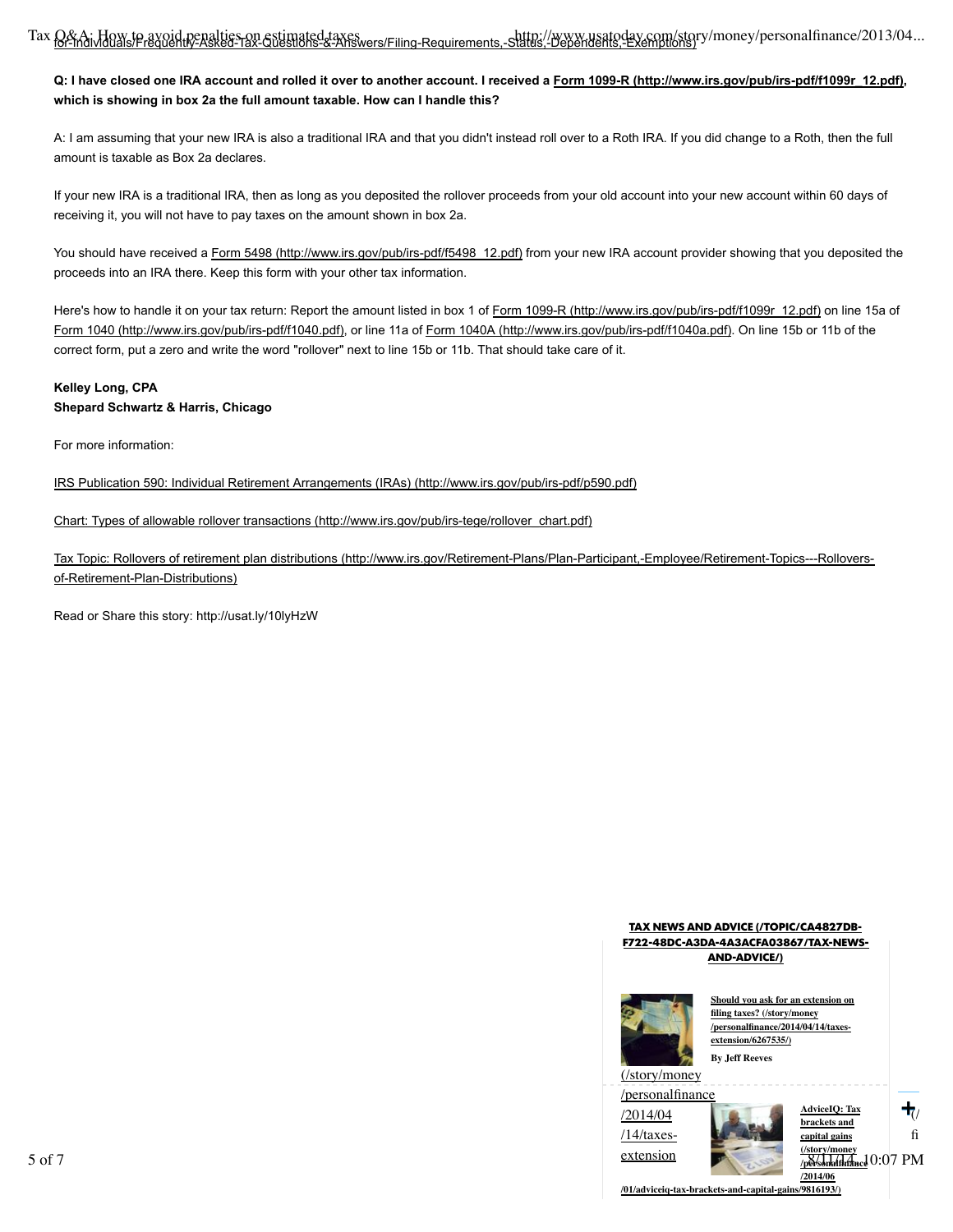# Tax Q&A: How to avoid penalties on estimated taxes http://www.usatoday.com/story/money/personalfinance/2013/04...<br>http://www.usatoday.com/story/money/newsitality/money/personalfinance/2013/04...



|  | Keywords |                   |
|--|----------|-------------------|
|  |          |                   |
|  | Location | $\mathbf{T}_{l}$  |
|  |          | $\sim$<br>h.      |
|  |          | 8/11/14, 10:07 PM |